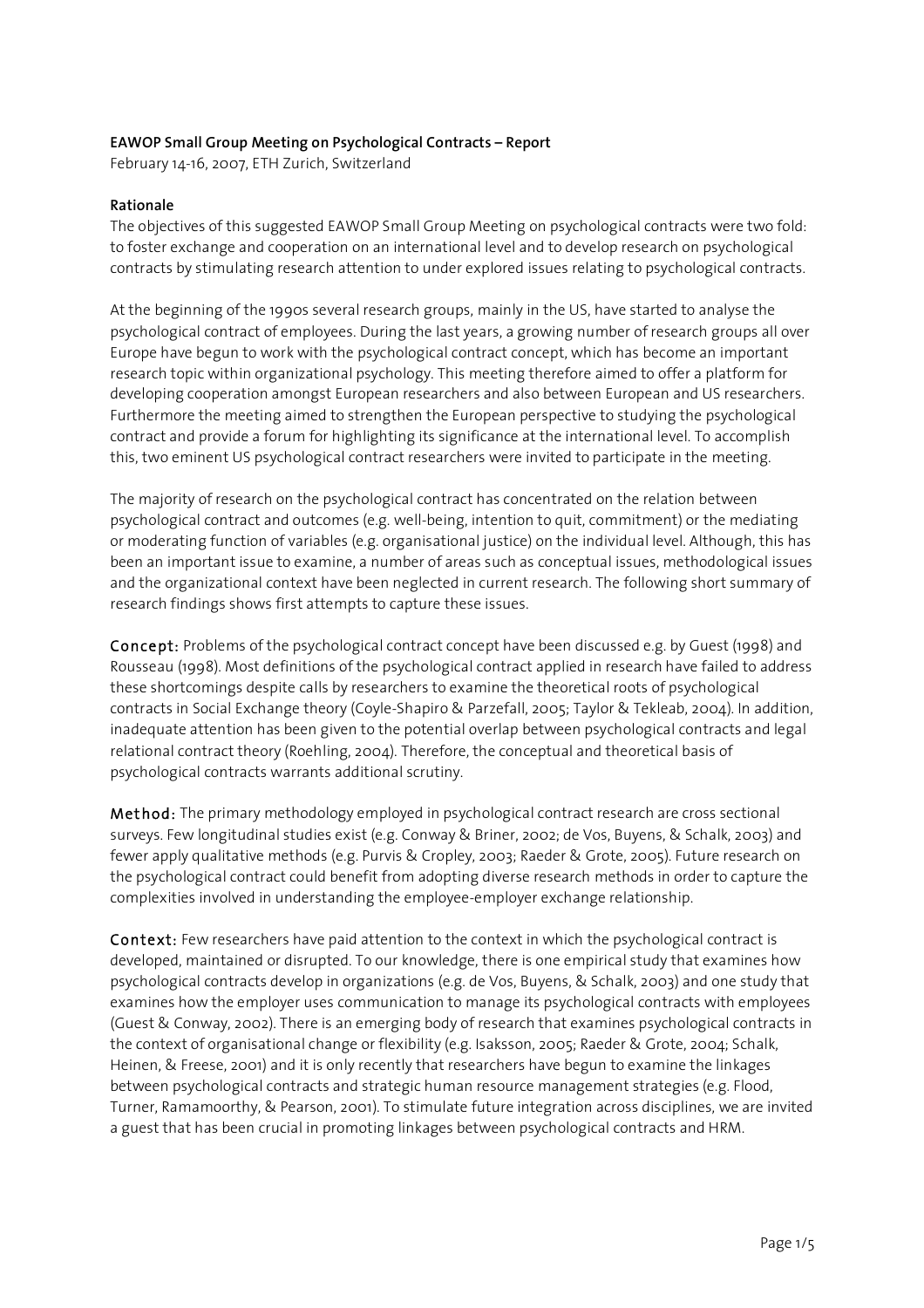## **Programme**

#### *Session 1: Conceptual and Methodological Issues in Psychological Contract Research*

### *(i) Conceptual Issues*

Psychological contract 'breach': A multiple component perspective to an over-researched construct? Vincent Cassar & Rob B. Briner, UK

### *(ii) Methodological Issues*

Psychological Contract Perceived Breach and Outcomes: Combining Meta-Analytic Procedures with Structural Equation Modelling Gabriela Topa and José F. Morales, Spain

Psychological Contract Research – A Time for Qualitative Study Designs? Marjo-Riitta Parzefall, Finland

A diary study exploring the processes of psychological contract creation Maria Tomprou and Ioannis Nikolaou, Greece

Content matters: Different reactions to mismatches in the psychological contract by cosmopolitans and locals

Gudela Grote, Marius Gerber, Hannes Gunter and Anette Wittekind

## *Session 2: Demographic Influences on the Psychological Contract*

Psychological contract and aging: a test of age-related differences in the experience and relations of psychological contracts

P. Matthijs Bal, Annet H. de Lange, Paul. G.W. Jansen, Mandy. E.G. van der Velde, The Netherlands

Age-related changes in the psychological contract and employability and organizational commitment Rene Schalk, The Netherlands

#### *Session 3: Longitudinal studies on psychological contracts*

Psychological contract violation, career anchors and adjustment strategies to role transitions Stefano Toderi, Giovanna Bianco, Marco Depolo, Guido Sarchielli, Italy

A longitudinal study of changes in psychological contracts during extensive organizational restructuring Charissa Freese and Rene Schalk, The Netherlands

#### *Session 4: Situational influences on the psychological contract*

The development of psychological contract breach and violation: The influence of perceived quality of relationships

Isabel Carvalho, Luis Curral and M. J. Chambel, Portugal

How Important is the Psychological Contract in Shaping Outcomes? David Guest, Michael Clinton & Kerstin Isaksson, UK & Sweden

The drop that brings the barrel to blast? Change of phase models for the relation between psychological contract breach / fulfilment and several outcomes Thomas Rigotti, Germany

Psychological Contracts of People Who (seemingly) have no Formal Contract: Perception of Unpaid Activities as Volunteering or as Work and their effects Satisfaction, Commitment, and OCB upon Moshe Krausz and Maya Perry Mittelpunkt, Israel

# *Session 5: Management of psychological contracts as a task of leadership and HRM*

Leadership, HRM and the Psychological Contract Patrick C. Flood, Nagarajan Ramamoorthy and Claire Armstrong, Ireland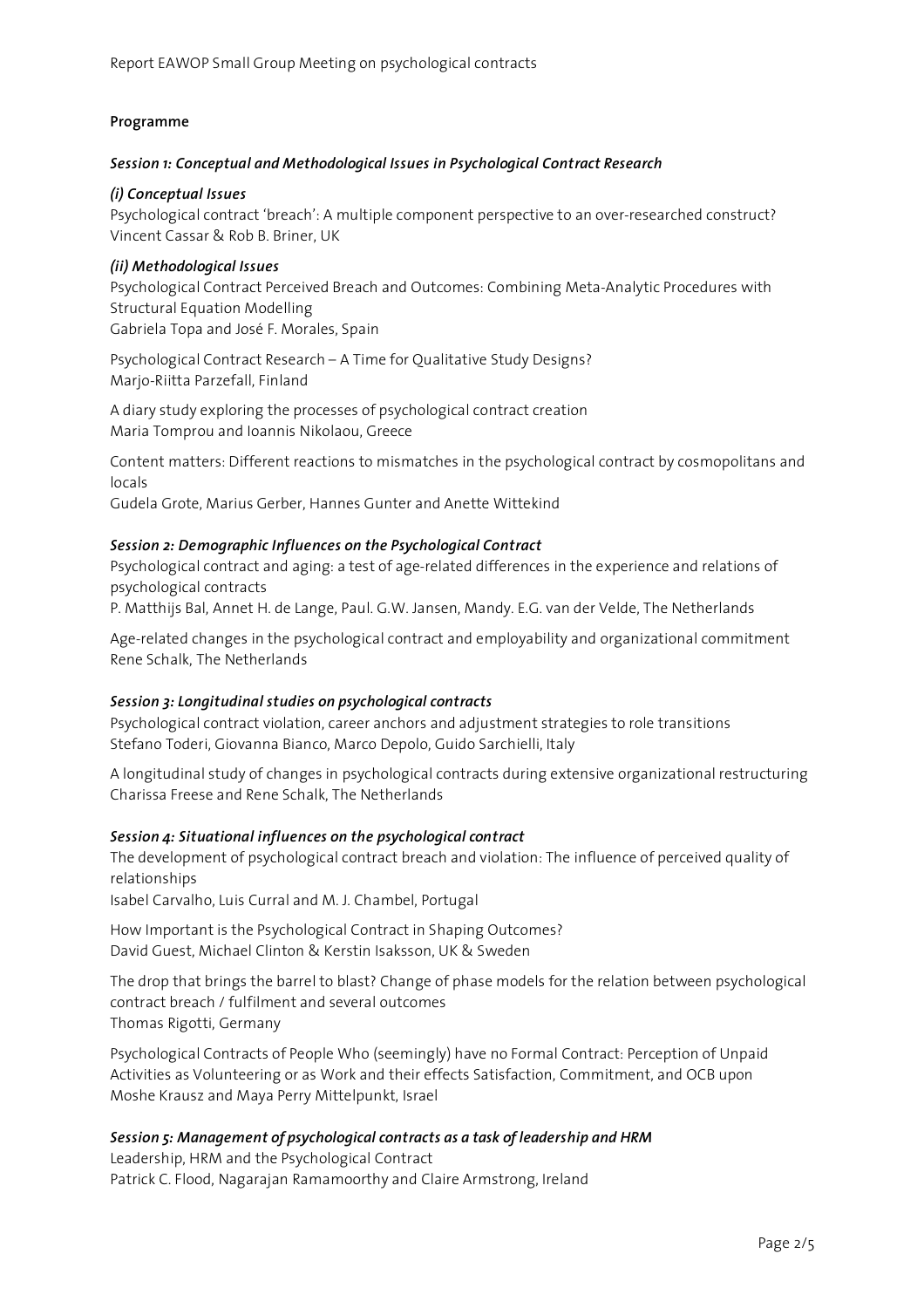Leadership style and subordinate psychological contract; some preliminary findings Susanne Tafvelin, Sweden

Managing Psychological Contracts Ilse Laubscher, Republic of South Africa

How do career orientations and elements of psychological contracts influence work outcomes? Marius Gerber and Gudela Grote, Switzerland

Marc Roehling, Jacqueline Coyle-Shapiro, Patrick Flood, Sabine Raeder and Susan Taylor served as discussants for the papers presented in the sessions.

# **Personal impression**

During the meeting, we had lively an fruitful discussions. The feedback was very helpful for further developing our work. The meeting helped to improve argumentations and to discuss and find agreement on important issues. The opportunity to know one another personally enhanced the exchange. Thus, the EAWOP provided an excellent opportunity to bring people together and to provide a framwork with more time to talk than on a normal conference.

The main focus of the meeting lay on reseach related topics. Ilse Laubscher's presentation of firm processes in the Republic of South Africa was an inspiring exception highlighting the importance of applying our scientific knowledge in practice.

## **Lessons learned**

In this section conclusions which were drawn in the presentations and papers and further developed in the discussion are presented. This section summarises main arguments brought forward during the meeting, but does not represent a consensus of the group.

- The conceptual distinction between psychological contract items related to the organisation and items related to experiences before the employment relationship should be improved.
- The breach and the fulfillment of the psychological contract should be better distinguished and conceptual differences should be explored. Different instances leading to breach should be regarded like delay, inequity or reciprocal imbalance.
- We need to learn more about moderatoring variables in relation to contract breach. Breach is depending on salience and therefore breach is experienced because some content is salient.
- The analysis of the relationship between psychological contracts and age suggests new dependent variables. It can be concluded from the results which showed a decrease of psychological contract violation with age that an adaptation process is going on. New dependent variables could be related to the human capital of the employee.
- Organisation-level predictors and outcomes should be included in studies to relate employee information to the context and to measure the impact on the organisation.
- Qualitative methods should be applied to clarify processes for instance around contract breach and to provide information which are considered as useful for the application of research results in companies.
- Meta analyses should be conducted.
- Non-linear relationships should be investigated and methods for such analyses explored. For example it can be assumed that the impact of breach on outcomes is moderate at a lower of breach and stronger at a higher level of breach.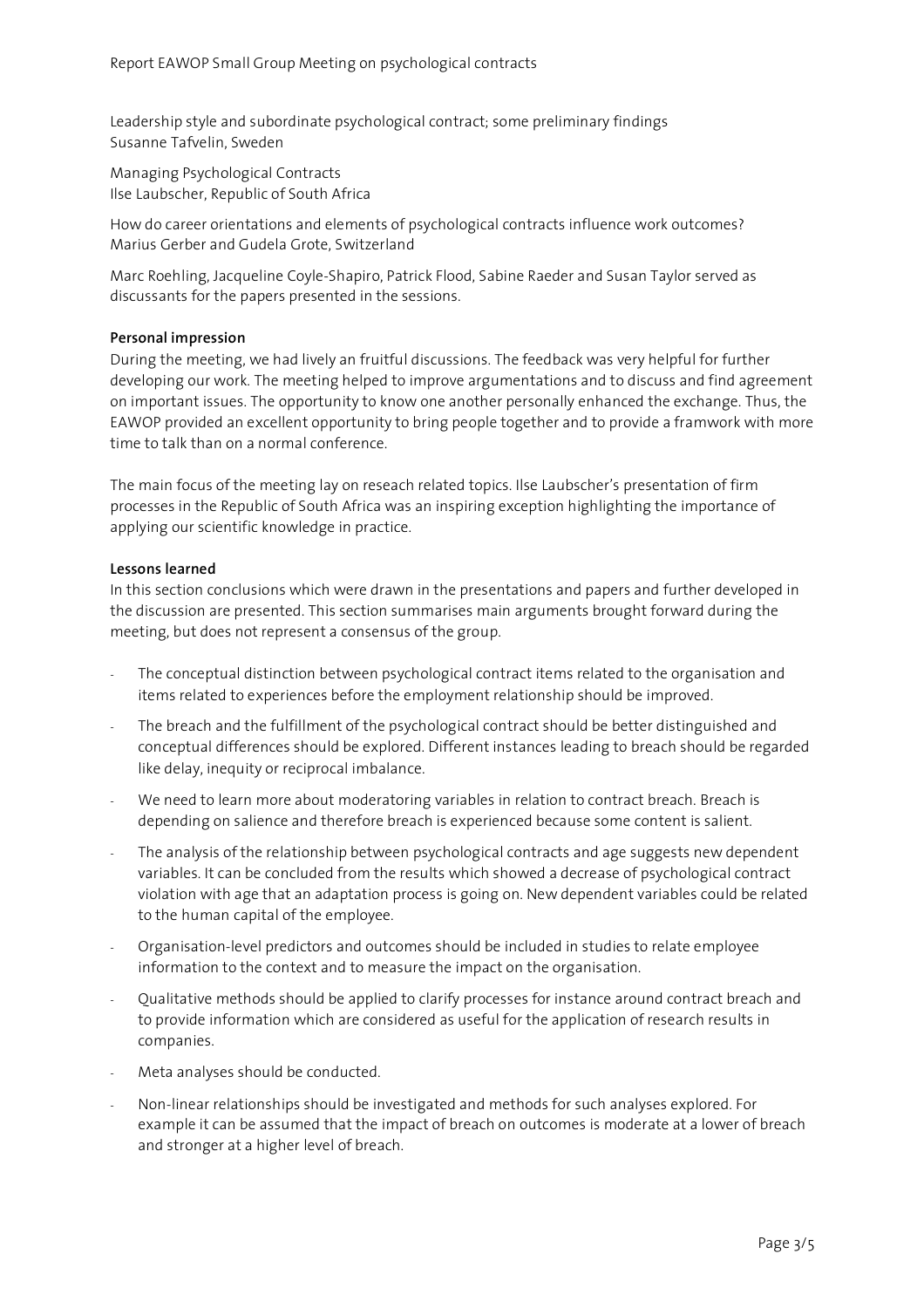- Developmental and longitudinal aspects of the psychological contract should be explored by focusing on the initial phase of establishing the contract or later events during the employment relationship.
- In general, research should improve the focus on the process of the psychological contract also in relation to the ongoing exchange relationship.
- It should be clarified how exchange processes are evolving, what is exactly exchanged and with regard to which time frame is the exchange evaluated (to the present, the past or the future).
- The company example showed that it is possible to change the psychological contract in a firm collectively by moving away from breach and violation and by focusing on how employees and employer support one another.

## **Conclusion**

Based on the results of the discussion described above, the participants of the meeting identified three main areas in which research should proceed. It is important that further research:

- Clarifies the conceptual basis and strengthens the related argumentation. A basis can be found in traditional legal contracts as discussed by Macneil and in social exchange theory.
- Discusses methodological approaches pursuing three objectives.
	- To provide an overview over methods applied and operationalisations chosen.
	- To explore alternative methodological approaches such as qualtiatitve methods which are so far rarely applied.
	- To suggest further developments such as longitudinal studies.
- Focuses on contextual issues pursuing the goal of influencing psychological contracts through antecedents. As antecedents allowing to shape psychological contracts HRM, change processes or career opportunities can be considered.

The conclusions drawn during the meeting were rather focused on research issues than on policy or practice in organisations.

#### **Emerging research agenda**

We identified research needs in a few areas, which form the suggested research agenda along the following lines:

- 1. Improve theoretical foundation, relate concepts and measures to theoretical foundation, provide a basis for few consistent conceptualizations of psychological contracts, suggest how to relate to theoretical foundation
- 2. In-depth information through qualitative methods
- 3. Apply quantitative models not yet used, e.g. non-linear analyses and longitudinal methods, define levels of analysis
- 4. Improve knowledge about development of psychological contracts
- 5. Improve knowledge on context in which psychological contracts are developed, e.g. role of HRM and leadership, organisational agents, careers and organisational change

#### **References**

Conway, N., & Briner, R. B. (2002). A daily diary study of affective responses to psychological contract breach and exceeded promises. Journal of Organizational Behavior, 23, 287-302.